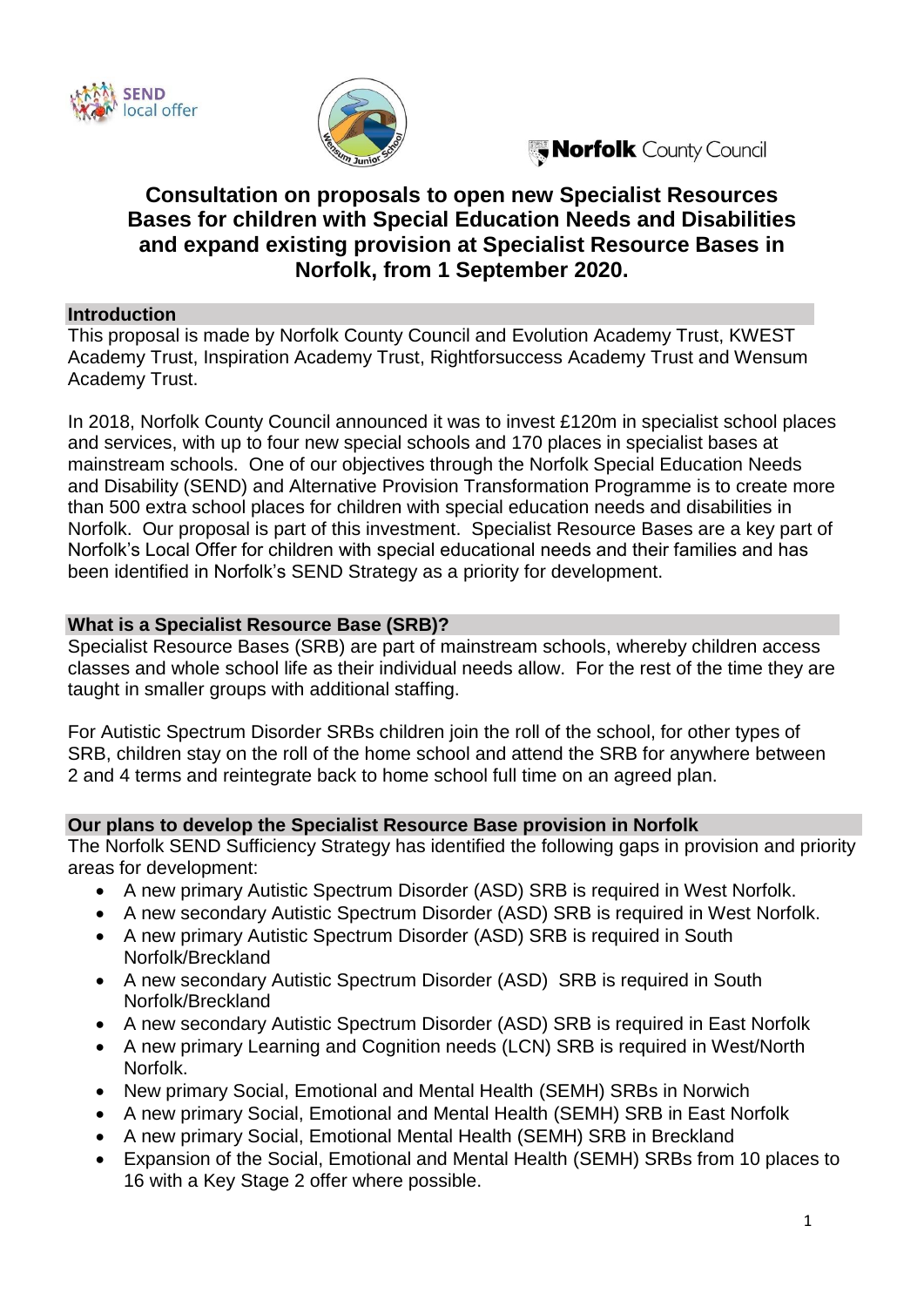# **What are we proposing to change**

To meet this need and demand for specialist resource base places, Norfolk County Council has been working with governors and senior leaders from schools across Norfolk, including local authority maintained schools and Academy Trusts. This is to establish the right provision in the right place to ensure improved access to SRB provision in Norfolk, for children, young people and their families.

Norfolk County Council is looking to establish new SRBs or expand existing SRBs in the following Local Authority maintained schools and Academy Trusts, from 1 September 2020;

#### **Breckland**

- New 16 place ASD SRB at Redcastle Family (Community) School, Thetford
- New 20 place ASD SRB at Thetford Academy, Inspiration Trust
- Change the existing 'POD' provision to a 16 place ASD SRB at Drake Primary (Community) School, Thetford

#### **East Norfolk**

• New 16 place SEMH SRB at Caister Infant & Nursery (Community) School and Caister Junior (Community) School Great Yarmouth

#### **Norwich**

- New 16 place SEMH SRB at Arden Grove Infant & Nursery School, Wensum Trust
- New 16 place SEMH SRB at Edith Cavell Academy & Nursery, Rightforsuccess Trust
- New 16 place SEMH SRB at Wensum Junior Academy, Evolution Academy Trust

#### **North Norfolk**

• Expand the 10 place SEMH SRB at Mundesley Infant (Community) School by adding a further 6 places to the SRB at Mundesley Junior School

#### **West Norfolk**

- New 16 place ASD SRB at Greyfriars Academy, King's Lynn, KWEST Trust
- New 16 place LCN SRB at Hillcrest Primary (Community) School, Downham Market

We appreciate that the above proposals do not address all the gaps in provision or priority areas, but there are plans to address these and we will consult on these proposals in due course.

### Please note;

The implementation date of 1<sup>st</sup> September 2020 is subject to the availability of suitable accommodation and recruitment of staff.

The SRB places will be allocated through Norfolk County Admissions processes and may not be full from 1 September 2020, but will grow up to full capacity through this admissions process. It is therefore expected that some SRBs will open with a lower number of places initially.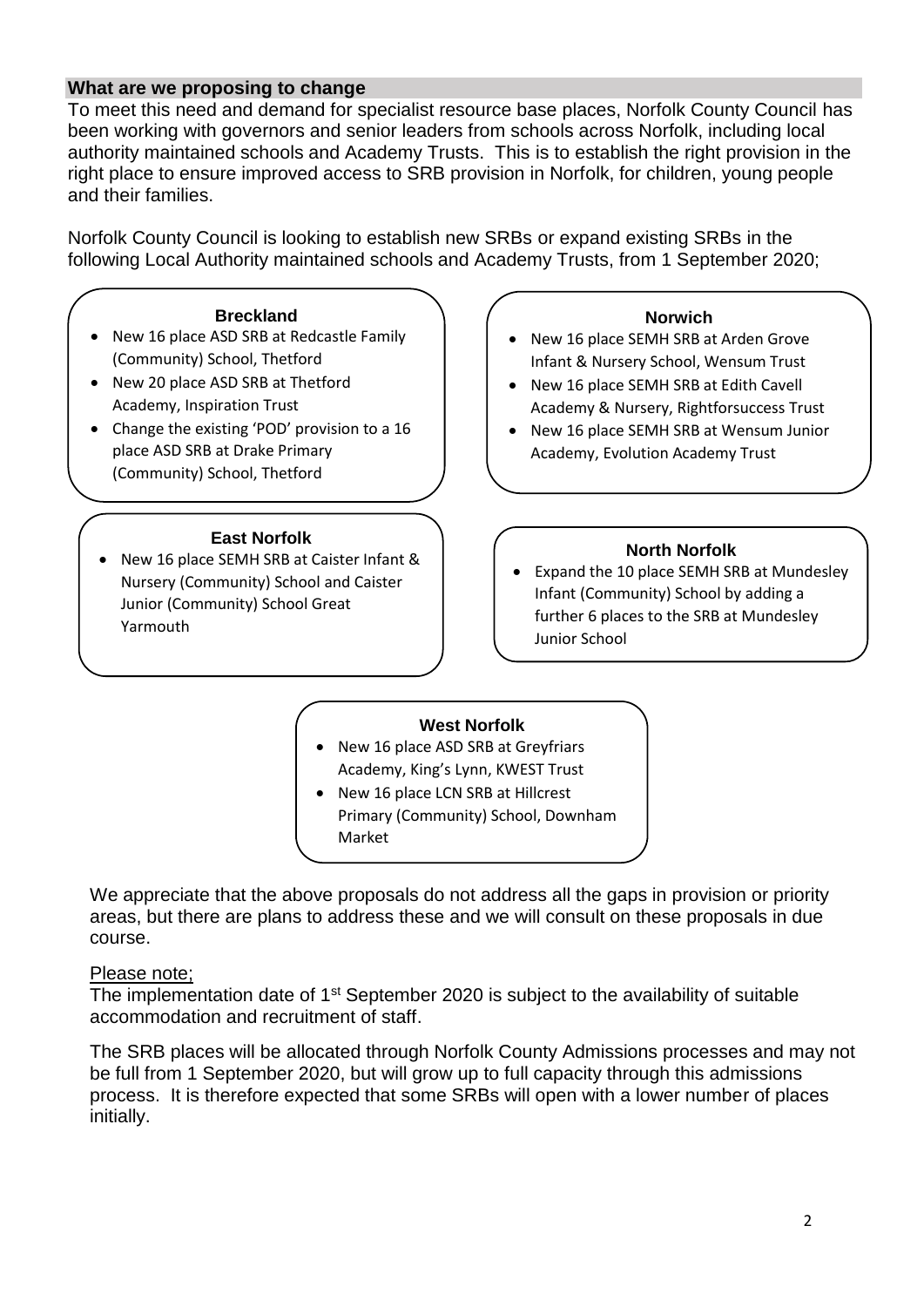# **What are the benefits of this proposal**

Norfolk County Council and the governors and senior leaders of the schools and Academy Trusts involved in these proposals, feel these changes would benefit children and young people because it will;

- Support children with special education needs and disabilities to be educated in their local school and community
- It provides consistency of and access to Specialist Resource Base provision for children and young people and families across Norfolk
- It ensures that needs can be met locally avoiding the need for children to spend unnecessary time travelling to an appropriate school further away. This is better for children and young people and saves the tax payer money in transport costs.
- There is an increase of places to meet the needs of children with SEND
- These SRBs would be part of a county wide network of SRBs providing opportunities for partnership working, professional development and training.
- It addresses identified geographical and age and phase gaps in SRB provision as identified in Norfolk's SEND Strategy
- It will increase inclusion and enhance education for all pupils at these schools.

# **Capital costs**

All capital costs for refurbishment and/or new builds will be funded from the SEND and Alternative Provision Transformation Programme to ensure there is the appropriate accommodation.

### **How can you have your say**

Individual schools and academy trusts will be holding drop-in events where you can come and find out more about these proposals. Please see the dates overleaf for each proposal. If you unable to attend these events but would like to comment on our proposals you can have your say by;

- Completing the attached form and handing it to your school office
- Accessing our online survey [https://norfolk.citizenspace.com/childrens](https://norfolk.citizenspace.com/childrens-services/srbprovision)[services/srbprovision](https://norfolk.citizenspace.com/childrens-services/srbprovision)

# **We need all responses by Tuesday 4 February 2020.**

### **What happens next**

For Academy Trusts, each Trust will complete a business case and send it to the Regional Schools Commissioner for a decision.

For LA maintained schools, Norfolk County Council will review the results of the consultation and present the findings to the Executive Director of Children's Services who will decide whether to proceed to the statutory public notice stage with these proposals.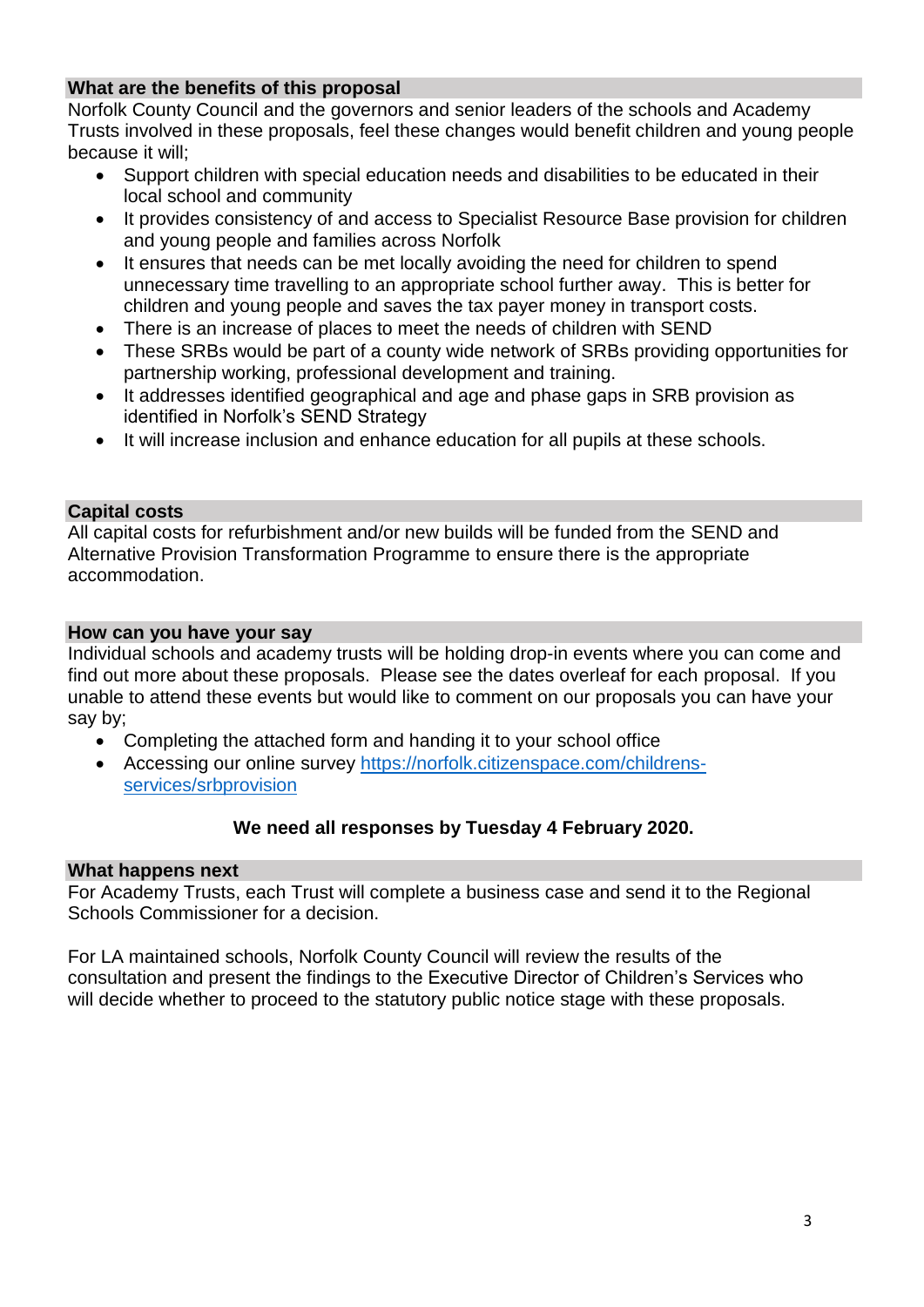# **Consultation Events**

|                                                                                     |  | <b>Breckland</b>                                                                                                                                          |  |  |
|-------------------------------------------------------------------------------------|--|-----------------------------------------------------------------------------------------------------------------------------------------------------------|--|--|
| <b>School/Academy Trust</b>                                                         |  | <b>Consultation event details</b>                                                                                                                         |  |  |
| <b>Drake Primary School, Fairfields</b><br>Thetford IP24 1JW                        |  | • Friday 10 January 2020, 9 - 10am, Drake Primary School<br>• Thursday 16 January 2020, 5 - 6pm, Drake Primary School                                     |  |  |
| Redcastle Family School, St Martins<br>Way, Thetford, IP24 3PU                      |  | • Friday 10 January 2020, 2.30 - 3.30pm at Redcastle Family<br>School<br>• Wednesday 15 January 2020, $5.30 - 6.30$ pm, Redcastle<br><b>Family School</b> |  |  |
| <b>Thetford Academy, (Inspiration)</b><br>Trust) Croxton Road, Thetford IP24<br>1LH |  | • Wednesday 15 January 2020, 3 - 4pm, Thetford Academy<br>• Monday 20 January 2020, 6 - 7pm, Thetford Academy                                             |  |  |

|                                                                                                                                            | <b>East Norfolk</b>                                                                                                                |  |
|--------------------------------------------------------------------------------------------------------------------------------------------|------------------------------------------------------------------------------------------------------------------------------------|--|
| <b>School/Academy Trust</b>                                                                                                                | <b>Consultation event details</b>                                                                                                  |  |
| <b>Caister Infant &amp; Nursery School,</b><br><b>Caister Junior School, Kingston</b><br>Avenue, Caister-on-sea Great<br>Yarmouth NR30 5ET | • Thursday 16 January 2020, 2.30 - 3.30pm at Caister Infant<br>School<br>• Tuesday 21 January 2020, 6 – 7pm, Caister Junior School |  |

|                                                                                                        |  | <b>Norwich</b>                                                                                                                                                    |                                                                                                                            |  |
|--------------------------------------------------------------------------------------------------------|--|-------------------------------------------------------------------------------------------------------------------------------------------------------------------|----------------------------------------------------------------------------------------------------------------------------|--|
| <b>School/Academy Trust</b>                                                                            |  | <b>Consultation event details</b>                                                                                                                                 |                                                                                                                            |  |
| <b>Arden Grove Infant &amp; Nursery</b><br>School, (Wensum Trust), Arden<br>Grove, Hellesdon NR6 6QA   |  | • Thursday 16 January 2020, 6 -7pm at Arden Grove Infant &<br><b>Nursery School</b><br>• Friday 17 January 2020, 9 - 10am, Arden Grove Infant & Nursery<br>School |                                                                                                                            |  |
| <b>Edith Cavell Academy &amp; Nursery</b><br>(Rightforsuccess Trust) Duckett<br>Close, Norwich NR1 2LR |  | • Monday 13 January 2020, 9 - 10am, Edith Cavell Academy<br>• Wednesday 22 January 2020, 3 - 4pm, Edith Cavell Academy                                            |                                                                                                                            |  |
| <b>Wensum Junior Academy (Evolution</b><br>Academy Trust), Turner Road<br>Norwich NR2 4HB              |  |                                                                                                                                                                   | • Thursday 16 January 2020, 9 – 10am, Wensum Junior Academy<br>• Thursday 23 January 2020, 6 - 7 pm, Wensum Junior Academy |  |

|                                                                    |  | <b>North Norfolk</b>                                                                                                               |  |
|--------------------------------------------------------------------|--|------------------------------------------------------------------------------------------------------------------------------------|--|
| <b>School/Academy Trust</b>                                        |  | <b>Consultation event details</b>                                                                                                  |  |
| <b>Mundesley Junior School, Trunch</b><br>Road, Mundesley NR11 8LE |  | • Tuesday 14 January 2020, 2.15 – 3.15pm at Mundesley Junior<br>School<br>Monday 20 January 2020, 5 - 6pm, Mundesley Junior School |  |

|                                                                              | <b>West Norfolk</b> |                                                                                                                                       |  |  |
|------------------------------------------------------------------------------|---------------------|---------------------------------------------------------------------------------------------------------------------------------------|--|--|
| <b>School/Academy Trust</b>                                                  |                     | <b>Consultation event details</b>                                                                                                     |  |  |
| <b>Greyfriars Academy (KWEST Trust)</b><br>London Road, King's Lynn PE30 5PY |                     | • Tuesday 14 January 2020, 2.30 – 3.30pm at Greyfriars Academy<br>• Wednesday 29 January 2020, 5.30 - 6.30pm at Greyfriars<br>Academy |  |  |
| <b>Hillcrest Primary School, Hillcrest</b><br>Downham Market PE38 9ND        |                     | • Wednesday 15 January 2020, 3 - 4pm, Hillcrest Primary School<br>• Thursday 30 January 2020, 5 - 6pm, Hillcrest Primary School       |  |  |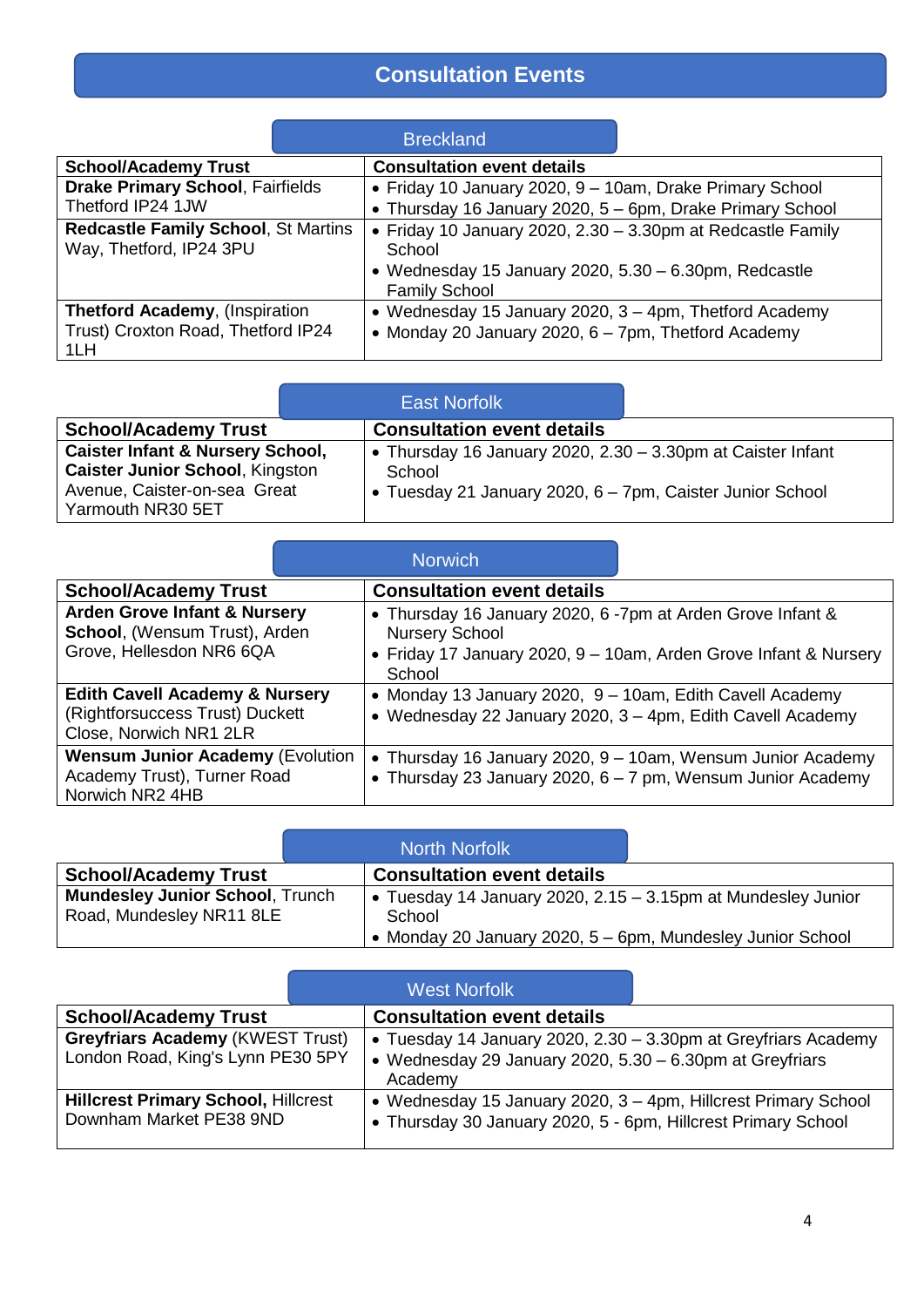

# **Consultation on proposed changes to Wensum Junior Academy**

**Let us know what you think of our proposal.**

**How far do you agree or disagree with our proposal to establish a permanent 16 place Specialist Resource Base for Social, Emotional and Mental Health at Wensum Junior Academy? Please tick a box.**

| Strongly agree  | Agree<br>Neither agree or disagree                  |  |
|-----------------|-----------------------------------------------------|--|
| <b>Disagree</b> | Strongly disagree<br>Don't know                     |  |
|                 |                                                     |  |
|                 | Why do you say this? Please write in the box below. |  |
|                 |                                                     |  |
|                 |                                                     |  |

**Are there any other comments or suggestions you would like to make to help us with this decision and in planning for the future provision of the children? Please write in the box below**.